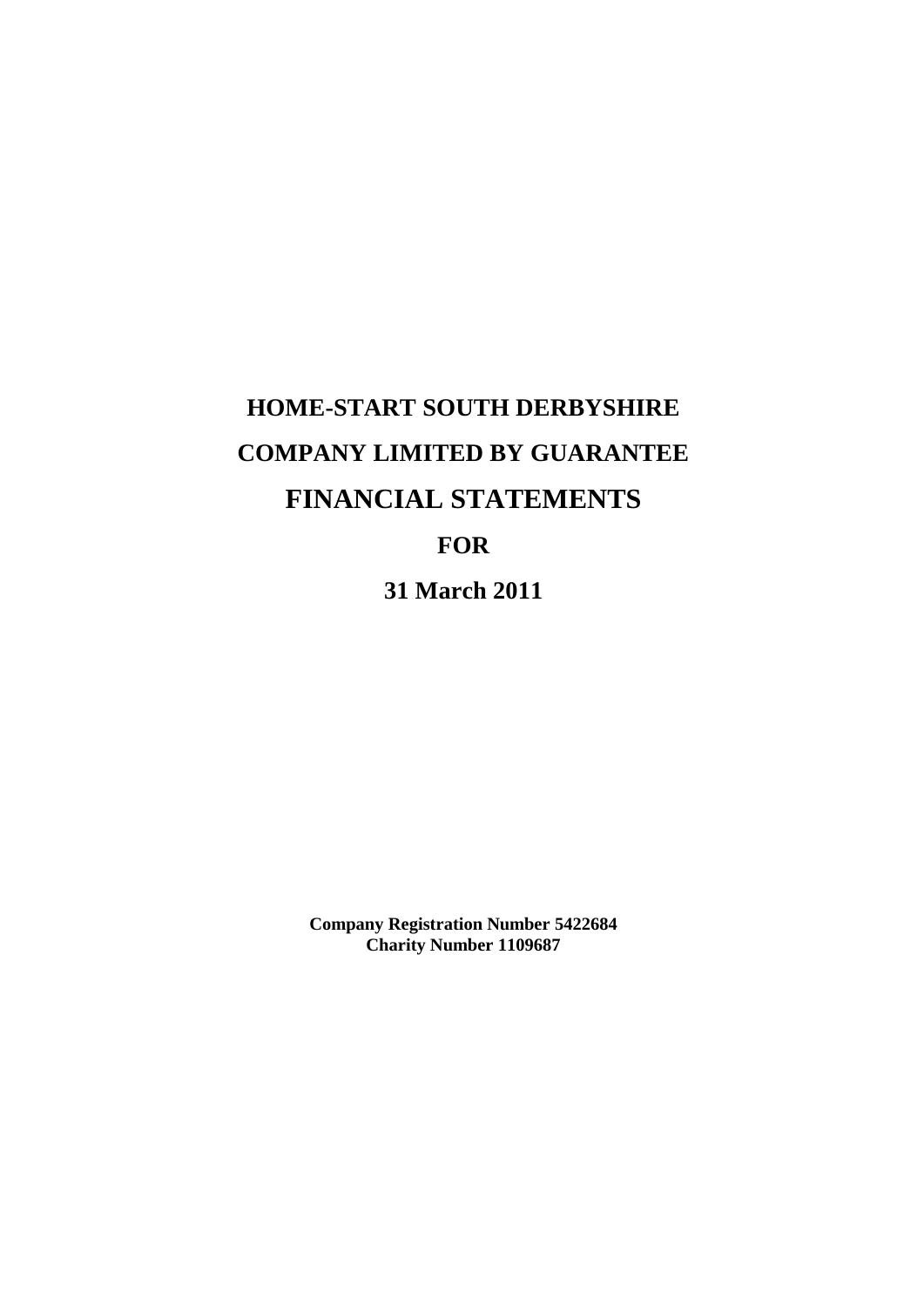# **HOME-START SOUTH DERBYSHIRE COMPANY LIMITED BY GUARANTEE**

## **FINANCIAL STATEMENTS**

## **YEAR ENDED 31 March 2011**

| <b>Contents</b>                                | Page    |
|------------------------------------------------|---------|
| Members of the board and professional advisers |         |
| Trustees' annual report                        | $2 - 3$ |
| Independent Examiner's Report                  |         |
| Statement of financial activities              | 5       |
| <b>Balance sheet</b>                           | 6       |
| Notes to the financial statements              | 7-9     |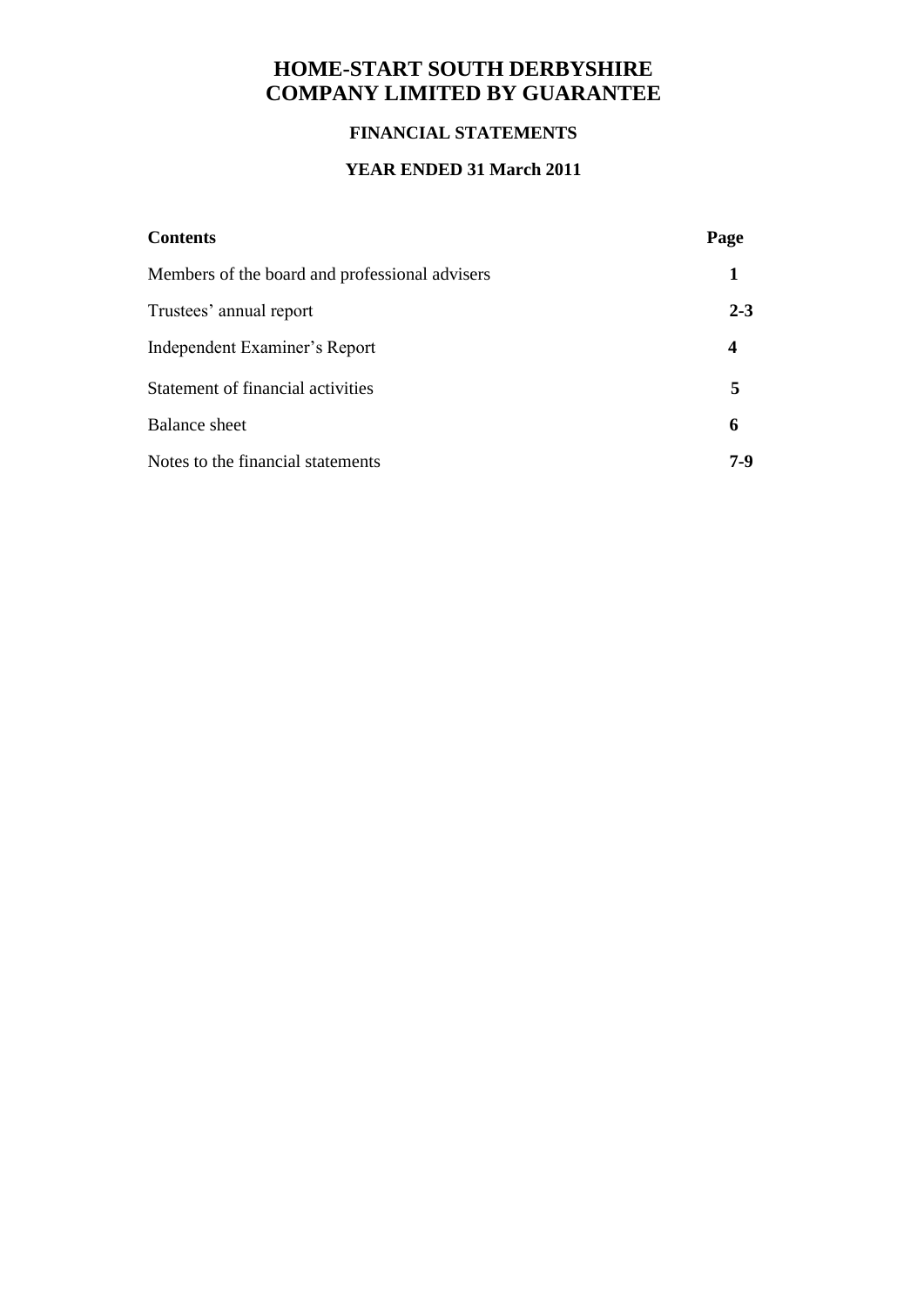# **HOME-START SOUTH DERBYSHIRE COMPANY LIMITED BY GUARANTEE**

#### **MEMBERS OF THE BOARD AND PROFESSIONAL ADVISERS**

#### **The board of trustees**

| Rev'd D J Horsfall (Resigned 31/12/2010) |                        |  |  |  |
|------------------------------------------|------------------------|--|--|--|
| Mrs F A Williams                         |                        |  |  |  |
| Mr K Harrington                          | (Resigned 30/04/2010)  |  |  |  |
| Mrs D I Sinfield                         | (Resigned 23/06/2010)  |  |  |  |
| Mr C Bates                               | (Appointed 23/06/2010) |  |  |  |
| Ms P Land                                | (Appointed 23/06/2010) |  |  |  |

|  | <b>Company Secretary</b> |
|--|--------------------------|
|--|--------------------------|

**Mrs T Harris** 

**Scheme Manager** Mrs T Harris

**Registered office** The Old Post Office Centre Newhall Derbyshire DE11 0HX

**Independent Examiner** Mark Newey, ACMA

 Community Accountant Derby Community Accountancy Service Babington Lane 128 Green Lane Derby DE1 1RY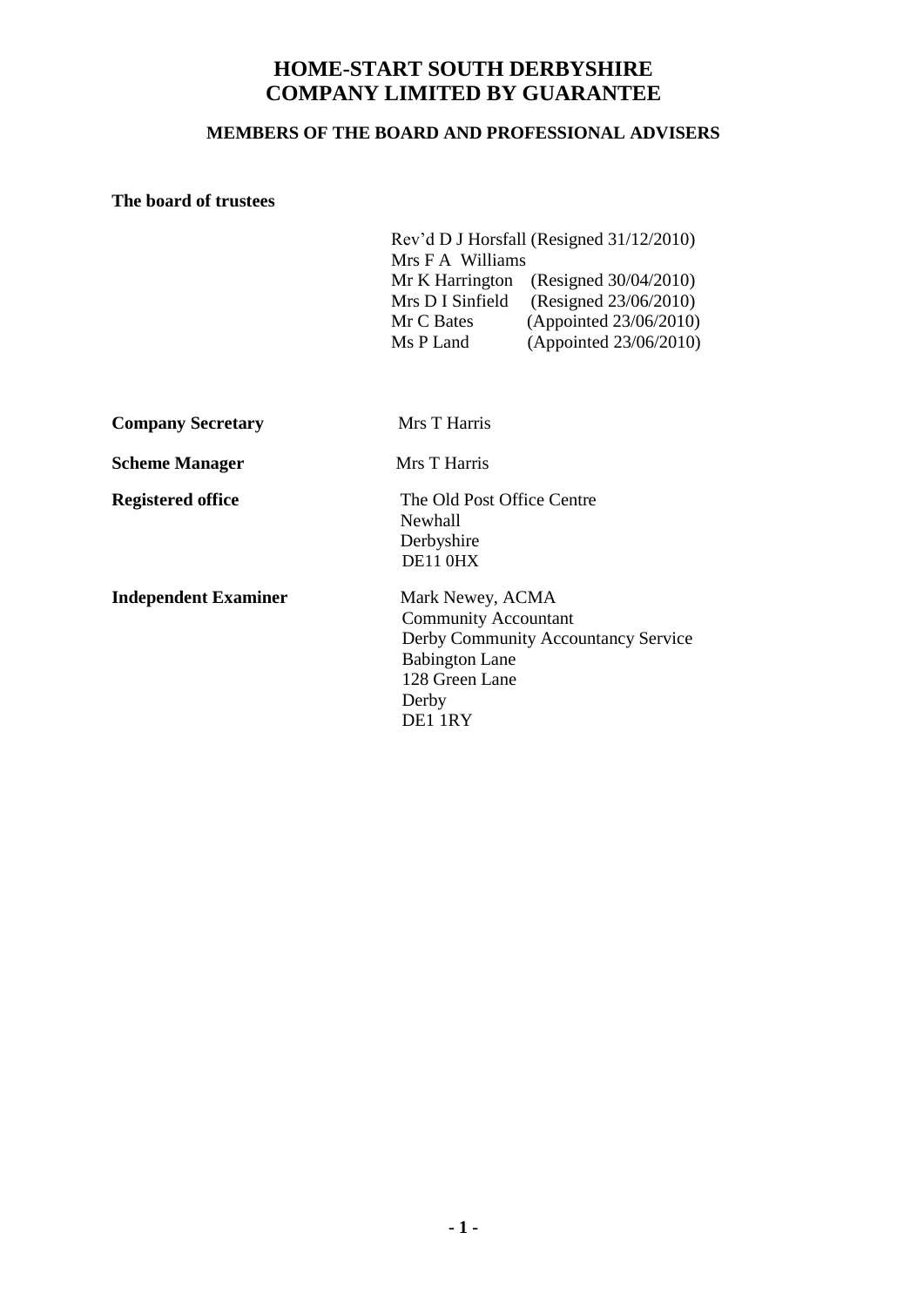### **HOME-START SOUTH DERBYSHIRE COMPANY LIMITED BY GUARANTEE TRUSTEES' ANNUAL REPORT**

#### **YEAR ENDED 31 March 2011**

The trustees, who are also Directors for the purposes of the Companies Act, have pleasure in presenting their report and the unaudited financial statements of the charity for the year ended 31 March 2011.

#### **STRUCTURE , GOVERNANCE AND MANAGEMENT**

#### **Governing document**

Home-Start South Derbyshire is based at the Old Post Office Centre, Newhall, Derbyshire, DE11 0HX which is now the company's registered office and the principal address of the charity. Home-Start South Derbyshire is a company limited by guarantee and not having a share capital (company registration No. 05422684) and Registered Charity (No. 1109687).This is in accordance with the charity's governing document, the Memorandum and Articles of Association, incorporated on 12 April 2005.

#### **Trustee selection methods**

New trustees are briefed on their legal obligations under charity and company law, the content of the Memorandum and Articles of Association, the decision-making processes and the objectives of the charity. Trustees are encouraged to attend appropriate external training where these will facilitate the undertaking of their role.

#### **Risk management policy**

The trustees examine the major risks that the charity faces each financial year when preparing and updating the strategic plan. The charity has developed systems to monitor and control these risks to mitigate any impact that they may have on the charity in the future.

#### **OBJECTIVES AND ACTIVITIES**

The objects of the charity are to safeguard, protect and preserve the good health, both mental and physical of children and parents of children; to prevent cruelty to or maltreatment of children; to relieve sickness, poverty and need amongst children and their parents and to promote the education of the public in better standards of child care within the Swadlincote and District area. The main activity of the charity during the year has been to continue to raise funding for the purpose of achieving its objectives.

#### **SUMMARY OF THE MAIN ACTIVITIES UNDERTAKEN FOR THE PUBLIC BENEFIT IN RELATION TO THESE OBJECTS**

In planning our activities for the year we kept in mind the Charity Commission's guidance on public benefit at our trustees meetings.

The objects of Home-Start South Derbyshire are outlined above and include the aim of improving the conditions of life for inhabitants of the area of benefit without distinction of sex or of political, religious or other opinions.

Home-Start South Derbyshire is open to all irrespective of race, gender or any other personal circumstances.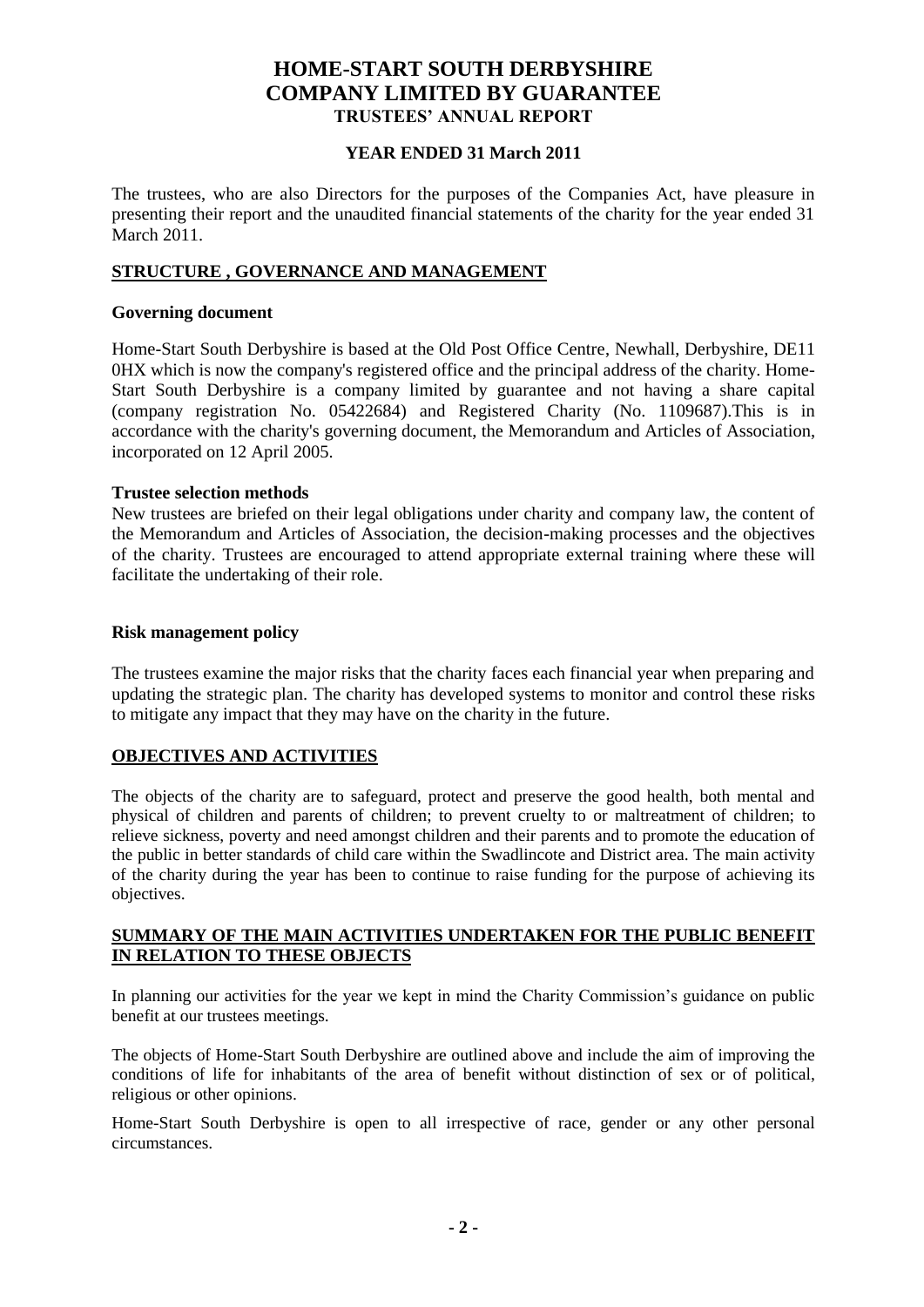### **HOME-START SOUTH DERBYSHIRE COMPANY LIMITED BY GUARANTEE TRUSTEES' ANNUAL REPORT**

#### **YEAR ENDED 31 March 2011**

#### **ACHIEVEMENTS AND PERFORMANCE**

Within the last twelve months the property at 37 Belmont Street, Swadlincote has been sold and Home-Start South Derbyshire has moved to new premises at the Old Post House, Newhall. The financial position is secure for the foreseeable future and the funds from the sale of the property will be responsibly invested for the benefit of the scheme. The Treasurer has taken professional advice and is in the process of completing these investments with the approval of the Board.

With the immediate future secured the team at Home-Start South Derbyshire have continued to work enthusiastically and effectively providing support via 28 volunteers to 76 families, of which 46 were home visited and involved in social activities. Whilst 30 families received social activity support only. Over the course of the year 240 children have been supported and 74 referrals received. Currently 7 new volunteers are in training with another course for volunteers scheduled for September 2011.

This has been our most successful year and we thank all staff, volunteers and funding partners for their continued support.

The Old Post Office Centre Newhall Derbyshire DE11 0HX Mrs FA Williams

Registered office: Signed on behalf of the trustees

Trustee

Approved by the trustees on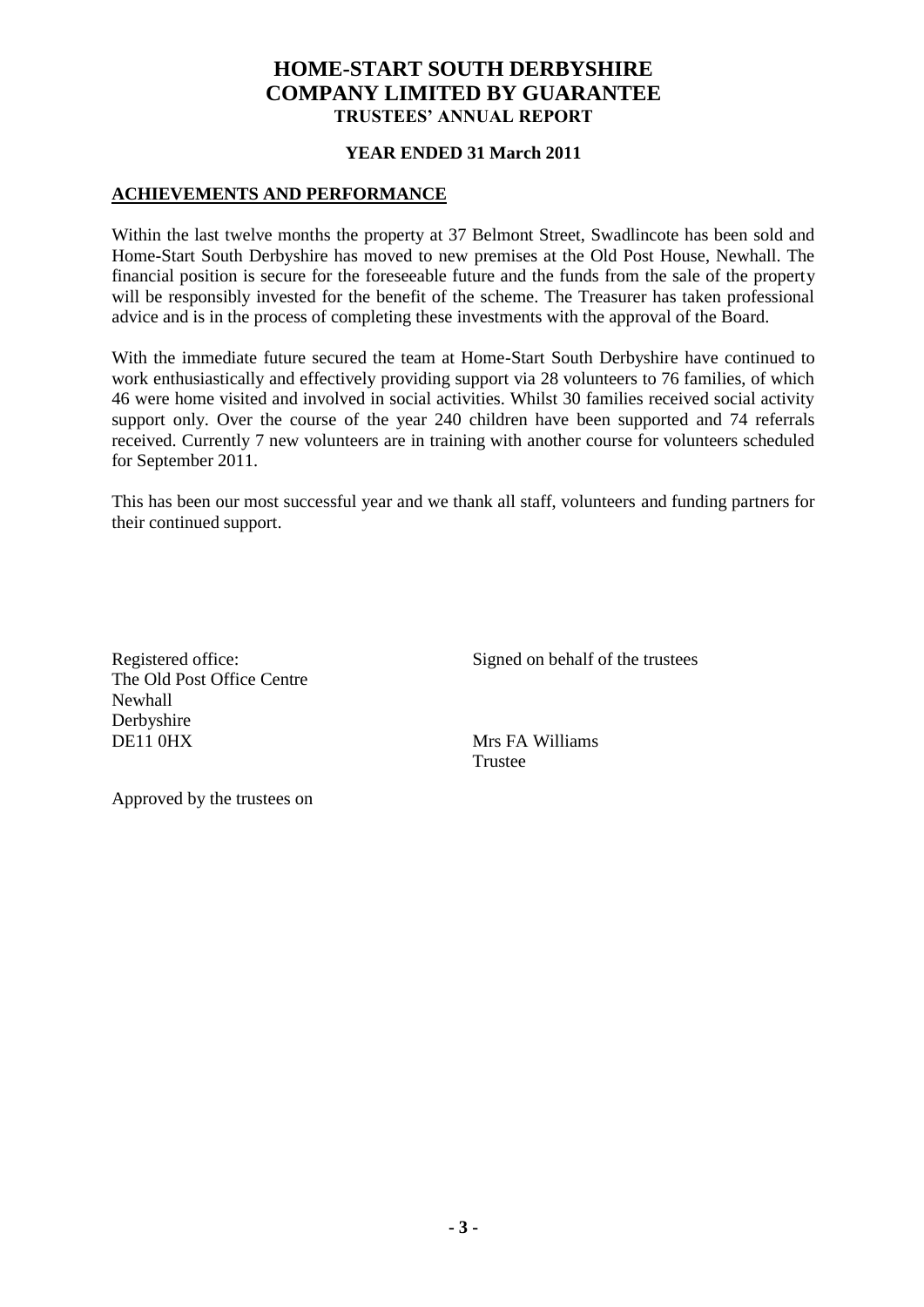### **HOME-START SOUTH DERBYSHIRE COMPANY LIMITED BY GUARANTEE INDEPENDENT EXAMINER'S REPORT**

#### **Independent Examiner's Report to the Trustees of Home –Start South Derbyshire**

I report on the accounts of the company for the year ended 31 March 2011 which are set out on pages 5 to 9.

#### **Respective responsibilities of trustees and examiner**

The trustees (who are also the directors of the company for the purposes of company law) are responsible for the preparation of the accounts. The trustees consider that an audit is not required for this year under section 43(2) of the Charities Act 1993 (the 1993 Act) and that an independent examination is needed.

Having satisfied myself that the charity is not subject to an audit under company law and is eligible for independent examination, it is my responsibility to:

- examine the accounts under section 43 of the 1993 Act;
- follow the procedures laid down in the general Directions given by the Charity Commission (under section 43(7)(b) of the Act, as amended); and
- state whether particular matters have come to my attention.

#### **Basis of independent examiner's statement**

My examination was carried out in accordance with general Directions given by the Charity Commission. An examination includes a review of the accounting records kept by the charity and a comparison of the accounts presented with those records. It also includes consideration of any unusual items or disclosures in the accounts, and seeking explanations from you as trustees concerning any such matters. The procedures undertaken do not provide all the evidence that would be required in an audit, and consequently no opinion is given as to whether the accounts present a "true and fair view" and the report is limited to those matters set out in the statement below.

#### **Independent examiner's statement**

In connection with my examination, no matter has come to my attention:

- 1 which gives me reasonable cause to believe that, in any material respect, the requirements
- to keep accounting records in accordance with section 386 of the Companies Act 2006; and  $\bullet$
- to prepare accounts which accord with the accounting records, comply with the accounting requirements of section 396 of the Companies Act 2006 and with the methods and principles of the Statement of Recommended Practice: Accounting and Reporting by Charities have not been met; or
- 2 to which, in my opinion, attention should be drawn in order to enable a proper understanding of the accounts to be reached.

Mark Newey ACMA Date Derby Community Accountancy Service Babington Lodge 128 Green Lane Derby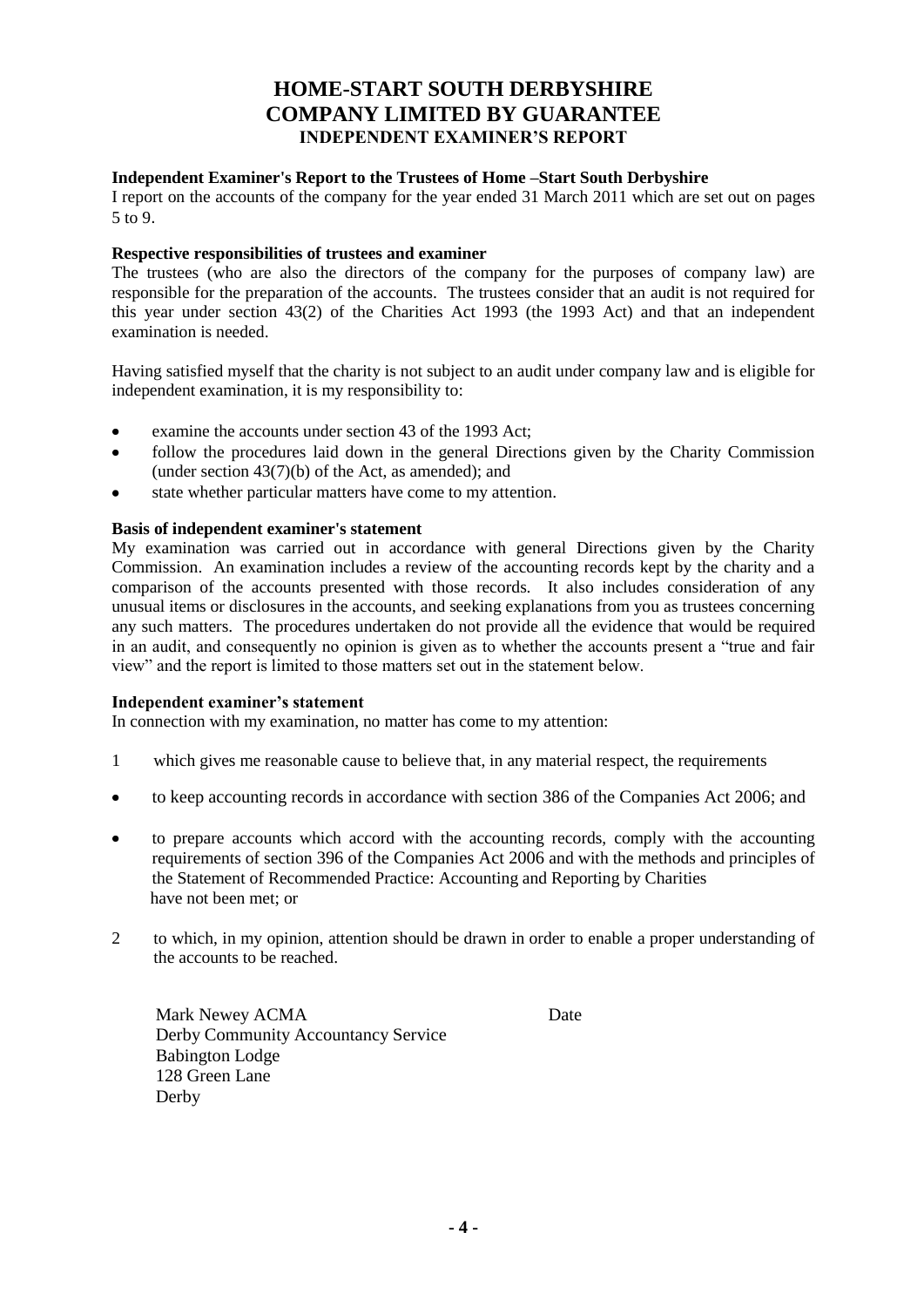# **HOME-START SOUTH DERBYSHIRE COMPANY LIMITED BY GUARANTEE**

# **STATEMENT OF FINANCIAL ACTIVITIES**

# **YEAR ENDED 31st MARCH 2011**

| 2010             |                                              |        |                |                  | 2011             |
|------------------|----------------------------------------------|--------|----------------|------------------|------------------|
|                  |                                              |        | Unrestricted   | Restricted       |                  |
| Total            |                                              |        | Funds          | Funds            | Total            |
| $\mathbf f$      | <b>Charitable Income</b>                     |        | $\pounds$      | $\pounds$        | $\pounds$        |
| 54359            | <b>Grants</b>                                | note 2 | 50755          | 3000             | 53755            |
| 2697             | Donations & Fundraising                      | note 3 | 1107           | 823              | 1930             |
| 7367             | <b>Rental Income</b>                         |        | 2640           | $\theta$         | 2640             |
| 8                | Interest                                     |        | 40             | $\theta$         | 40               |
| 64431            | <b>TOTAL INCOME</b>                          |        | 54542          | 3823             | 58365            |
|                  |                                              |        |                |                  |                  |
|                  | <b>Charitable Expenditure</b>                |        |                |                  |                  |
| 38260            | Salaries & NI                                |        | 45781          | 1041             | 46822            |
| 1567             | <b>Volunteer Expenses</b>                    |        | 112            | 1950             | 2062             |
| 579              | Rent & Rates                                 |        | 2069           | $\overline{0}$   | 2069             |
| 1314             | Repairs & Maintenance                        |        | 2069           | $\overline{0}$   | 2069             |
| 2773             | Light Heat & Water                           |        | 1652           | $\theta$         | 1652             |
| 1781             | Printing, Stationery, Postage                |        | 2481           | $\overline{0}$   | 2481             |
| 1749             | Telephone & Internet                         |        | 1548           | $\theta$         | 1548             |
| 3134             | <b>Professional Fees</b>                     |        | 2557           | $\overline{0}$   | 2557             |
| 849              | Insurance                                    |        | 574            | $\overline{0}$   | 574              |
| 857              | Training                                     |        | 328            | 959              | 1287             |
| 389              | <b>Sundry Expenses</b>                       |        | 823            | $\theta$         | 823              |
| 5356             | Depreciation charges                         |        | 222            | $\boldsymbol{0}$ | 222              |
| 1299             | Activity, catering & transport               |        | 1020           | $\theta$         | 1020             |
| 1029             | <b>Sensory Garden</b>                        |        | $\overline{0}$ | $\overline{0}$   | $\theta$         |
| 5000             | Loss on investment asset                     |        | 1125           | $\theta$         | 1125             |
| $\boldsymbol{0}$ | Loss on sale of property                     |        | 1125           | $\overline{0}$   | 1125             |
| 6571             | <b>Cost of Management and administration</b> | note 4 | 4094           | $\boldsymbol{0}$ | 4094             |
| 72507            | <b>TOTAL EXPENDITURE</b>                     |        | 67580          | 3950             | 71530            |
|                  |                                              |        |                |                  |                  |
| (8076)           | Net Movement in Funds                        |        | (13038)        | (127)            | (13165)          |
|                  |                                              |        |                |                  |                  |
| 183095           | <b>Funds Brought Forward</b>                 |        | 174284         | 735              | 175019           |
| $\boldsymbol{0}$ | <b>Transfers</b>                             |        | (127)          | 127              | $\boldsymbol{0}$ |
| 175019           | <b>CLOSING BALANCE</b>                       |        | 161119         | 735              | 161854           |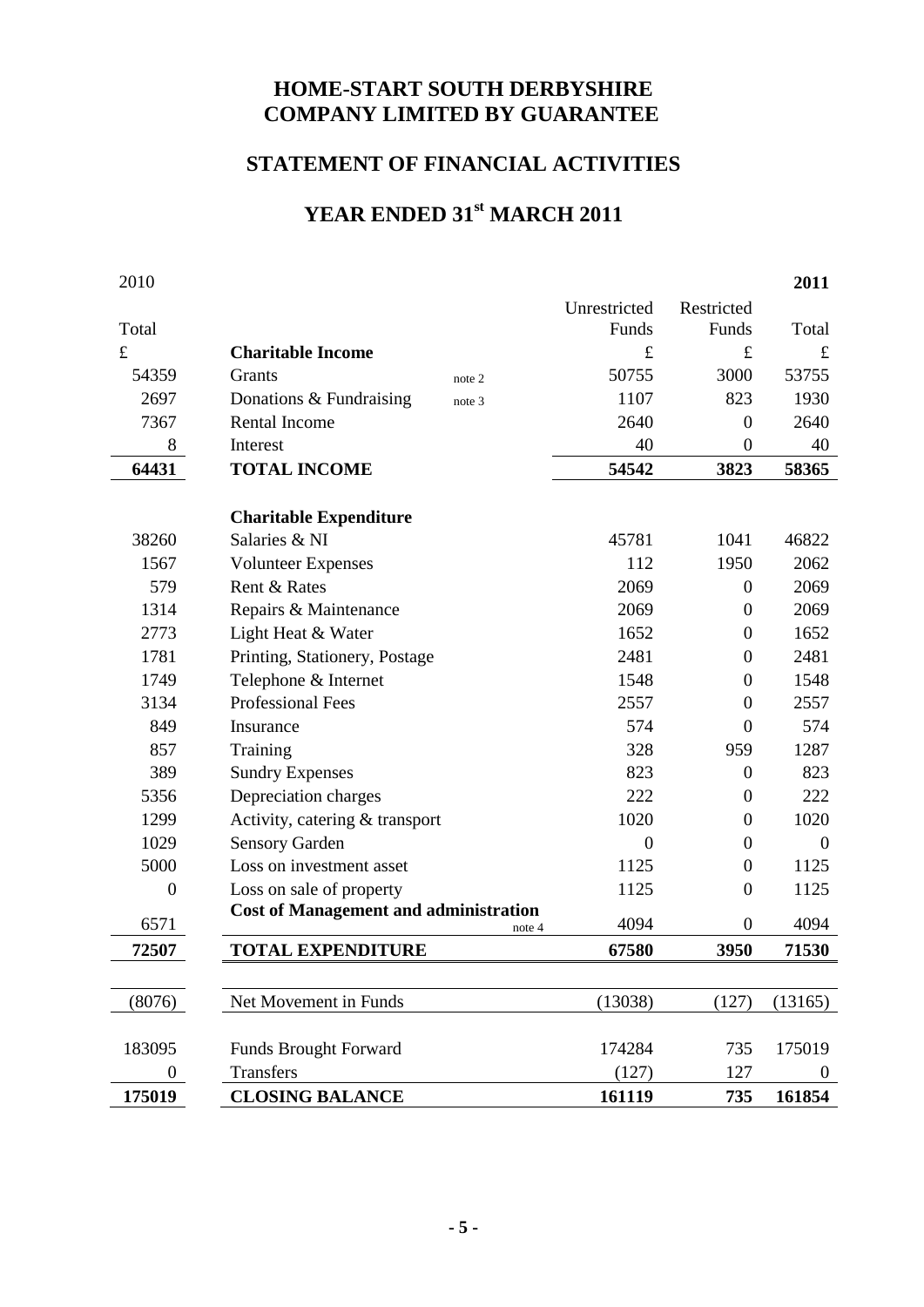# **HOME-START SOUTH DERBYSHIRE COMPANY LIMITED BY GUARANTEE**

# **BALANCE SHEET AS AT 31st MARCH 2011**

| 2010   |                             |        | 2011             |
|--------|-----------------------------|--------|------------------|
| £      |                             |        | $\pounds$        |
|        | <b>Fixed Assets</b>         |        |                  |
| 75556  | Tangible assets             | note 5 | 334              |
| 75000  | Investments                 | note 6 | $\boldsymbol{0}$ |
| 150556 |                             |        | 334              |
|        | <b>Current Assets</b>       |        |                  |
| 36774  | Cash at bank & in hand      |        | 169412           |
| 187330 |                             |        | 169746           |
|        | <b>Less Liabilities</b>     |        |                  |
| 12311  | Creditors                   | note 7 | 7892             |
| 175019 | <b>Net Assets</b>           |        | 161854           |
|        |                             |        |                  |
|        | <b>Represented by Funds</b> |        |                  |
| 735    | <b>Restricted Funds</b>     | note 8 | 735              |
| 174284 | Unrestricted funds          |        | 161119           |
| 175019 |                             |        | 161854           |

The directors are satisfied that the company is entitled to exemption from the provisions of the Companies Act 2006 (the Act) relating to the audit of the financial statements for the year by virtue of section 477, and that no member or members have requested an audit pursuant to section 476 of the Act.

The directors acknowledge their responsibilities for:

- (i) ensuring that the company keeps adequate accounting records which comply with section 386 of the Act, and
- (ii) preparing financial statements which give a true and fair view of the state of affairs of the company as at the end of the financial year and of its profit or loss for the financial year in accordance with the requirements of sections 394 and 395, and which otherwise comply with the requirements of the Act relating to financial statements, so far as applicable to the company.

These financial statements have been prepared in accordance with the special provisions for small companies under Part 15 of the Companies Act 2006.

These financial statements were approved by the directors and authorised, and are signed on their behalf by:

**Director:** \_\_\_\_\_\_\_\_\_\_\_\_\_\_\_\_\_\_\_\_\_\_\_\_\_\_\_\_\_\_\_\_ **Dated:** \_\_\_\_\_\_\_\_\_\_\_\_\_\_\_\_\_\_\_\_\_\_\_\_\_\_

**Director:** \_\_\_\_\_\_\_\_\_\_\_\_\_\_\_\_\_\_\_\_\_\_\_\_\_\_\_\_\_\_\_\_ **Dated:** \_\_\_\_\_\_\_\_\_\_\_\_\_\_\_\_\_\_\_\_\_\_\_\_\_\_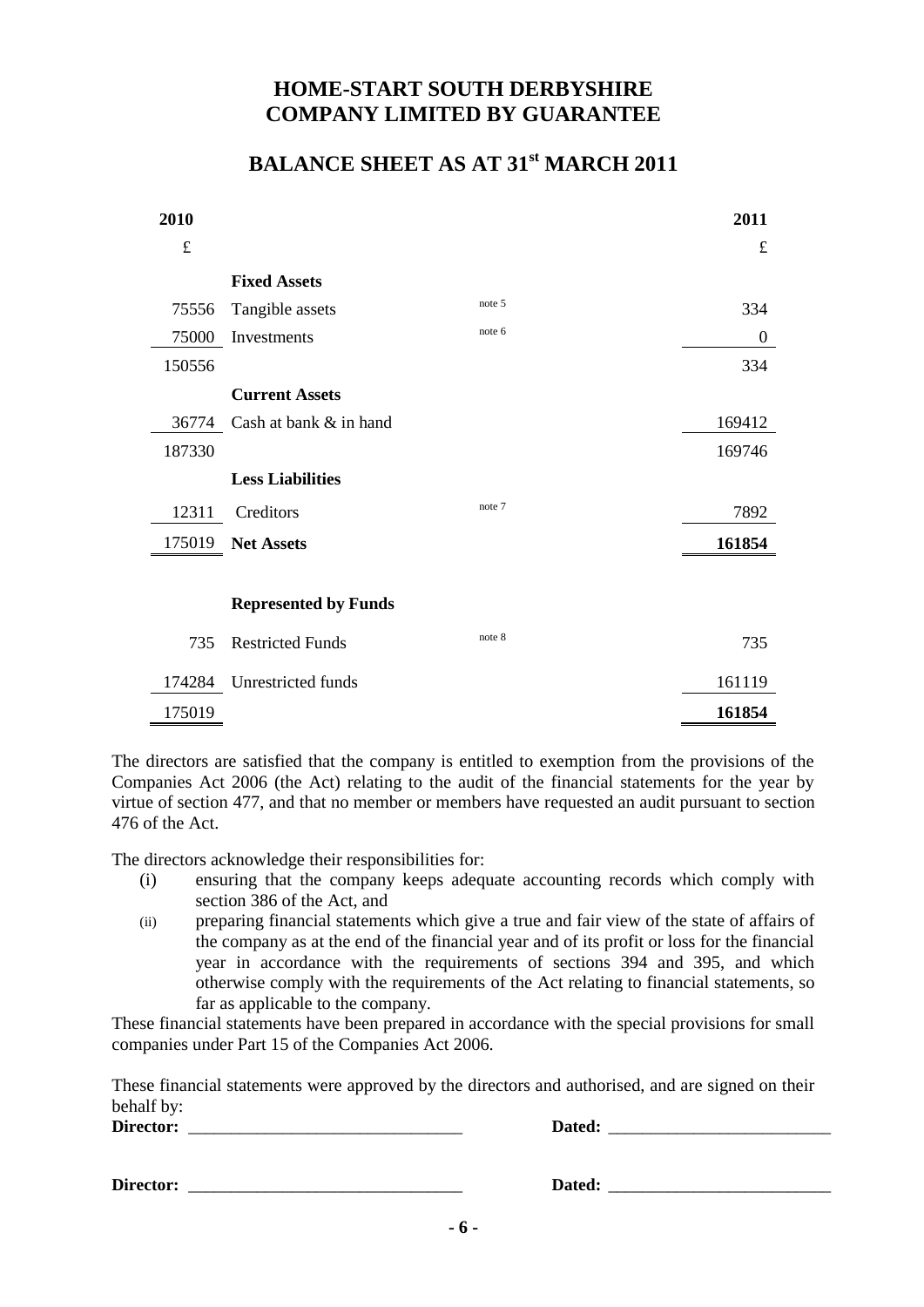# **HOME START SOUTH DERBYSHIRE COMPANY LIMITED BY GUARANTEE**

### **NOTES TO THE FINANCIAL STATEMENTS**

#### **Note 1**

The accounts have been prepared using the concessions allowable under SORP 2005 for smaller charities, not subject to an audit (Appendix 5.3).

| Note $2$                                |                     |                   |       |
|-----------------------------------------|---------------------|-------------------|-------|
| <b>Grants</b>                           | <b>Unrestricted</b> | <b>Restricted</b> | 2011  |
|                                         | £                   | £                 |       |
| Derbyshire County Council               | 39200               | 0                 | 39200 |
| South Derbyshire County Council         | 11555               | 0                 | 11555 |
| Derbyshire Community Foundation Funding | $\theta$            | 1000              | 1000  |
| <b>Healthier Communities Fund</b>       | $\theta$            | 1000              | 1000  |
| DCC Children's Centre Funding           | $\Omega$            | 1000              | 1000  |
|                                         | 50755               | 3000              | 53755 |

| Note $3$                |                     |                   |      |
|-------------------------|---------------------|-------------------|------|
| Donations & Fundraising | <b>Unrestricted</b> | <b>Restricted</b> | 2011 |
|                         | £                   |                   |      |
| Donations               | 495                 | 823               | 1318 |
| Fundraising             | 612                 | $\theta$          | 612  |
|                         | 1107                | 823               | 1930 |

**Note 4**

| <b>Management &amp; Administration Expenses</b> | 2011 |
|-------------------------------------------------|------|
|                                                 |      |
| Audit $&$ payroll preparation                   | 1021 |
| Memberships                                     | 1320 |
| Staff expenses                                  | 637  |
| Trustee expenses                                | 20   |
| <b>Bank</b> charges                             | 256  |
| Staff & Volunteer advertising                   | 840  |
|                                                 | 4094 |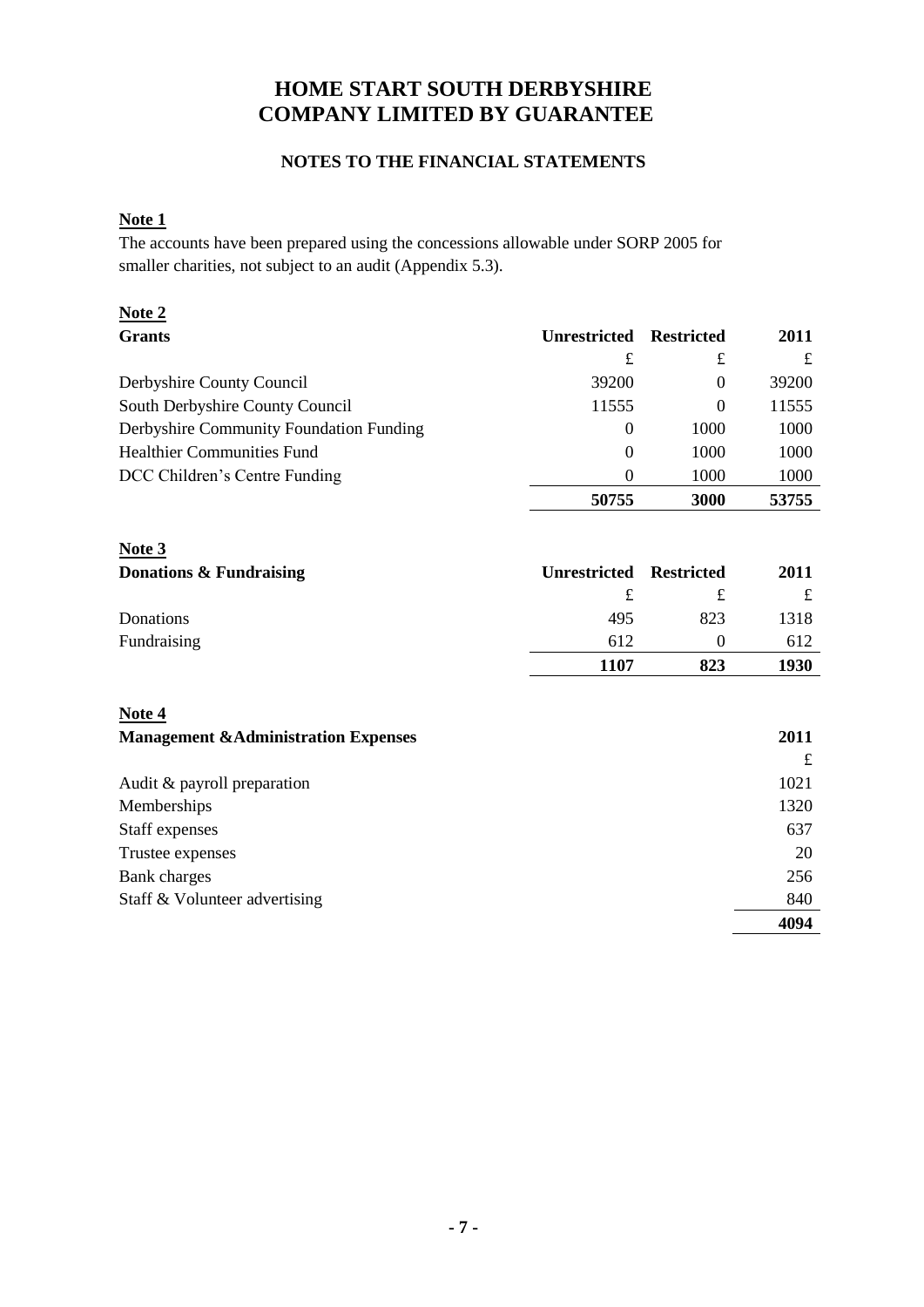# **HOME START SOUTH DERBYSHIRE COMPANY LIMITED BY GUARANTEE**

### **NOTES TO THE FINANCIAL STATEMENTS**

### **Note 5**

|                                                  | Freehold    | Computer         | Fixtures &       |            |
|--------------------------------------------------|-------------|------------------|------------------|------------|
| <b>Fixed assets consisted of:-</b>               | property    | Equipment        | fittings         | Total      |
|                                                  | $\mathbf f$ | $\mathbf f$      | $\pounds$        | £          |
| Cost as at $1st$ April 2010                      | 96000       | 867              | 642              | 97509      |
| Disposals                                        | (96000)     | $\boldsymbol{0}$ | $\boldsymbol{0}$ | (96000)    |
| Cost as at 31 <sup>st</sup> March 2011           |             | 867              | 642              | 1509       |
|                                                  |             |                  |                  |            |
| Depreciation as at $1st$ April 2010              | 21000       | 705              | 248              | 21953      |
| Depreciation charge for the year                 |             | 162              | 60               | 222        |
| Disposals                                        | (21000)     |                  |                  | (21000)    |
| Depreciation as at 31 <sup>st</sup> March 2011   |             | 867              | 308              | 1175       |
| Net Book Value as at 31 <sup>st</sup> March 2011 |             |                  | 334              | 334        |
|                                                  |             |                  |                  |            |
| Note 6                                           |             |                  |                  |            |
| <b>Fixed Asset Investments</b>                   |             |                  |                  |            |
| Analysis of Movement of Investments              |             |                  |                  | Freehold   |
|                                                  |             |                  |                  | Property   |
| <b>Market Value at 1 April 2010</b>              |             |                  |                  | £<br>75000 |
| Disposal                                         |             |                  |                  | (75000)    |
|                                                  |             |                  |                  |            |
| Note 7                                           |             |                  |                  |            |
| <b>Creditors</b>                                 |             |                  |                  |            |
| Grants received in advance                       |             |                  |                  | 6777       |
| HM Revenue and Customs                           |             |                  |                  | 485        |
| Accruals                                         |             |                  |                  | 630        |
|                                                  |             |                  |                  | 7892       |